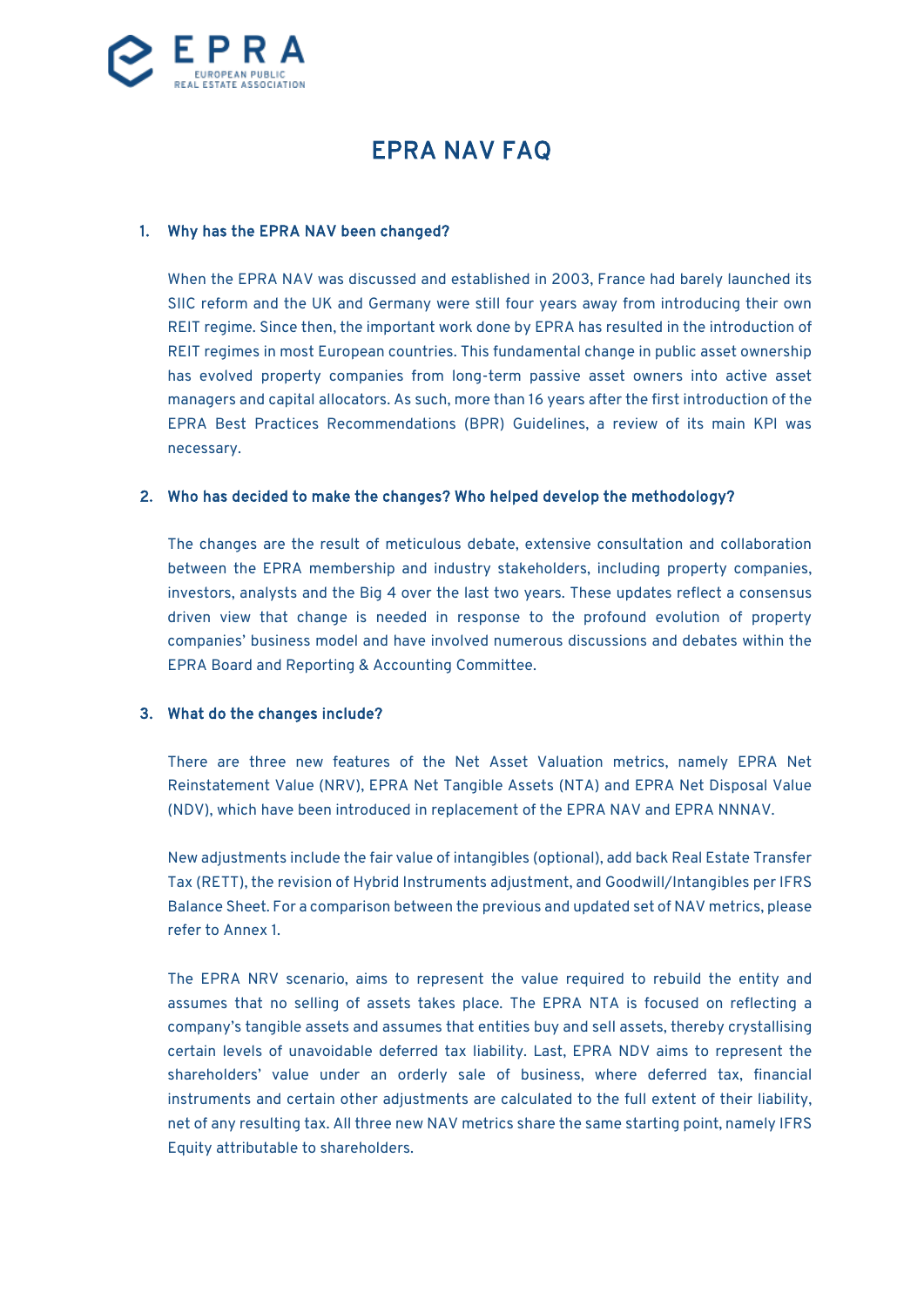

## 4. With the methodology changing, will reporting comparisons before and after 2019 be different?

Upon adoption of the new BPR Guidelines, based on the schedule outlined in Annex 2, companies are expected to provide a bridge between the previous EPRA NAV metrics and the new ones for both the current and comparative accounting period in order to assist the users of their financial statements.

Financial reporting standards are always evolving (e.g. IFRS 16) in order to more accurately reflect companies' financial statements. The market has always been adopting to such changes. To that end, an update to the EPRA BPR was necessary to remain aligned with both IFRS developments and the evolution of property companies' business.

#### 5. Why now?

The changes come 16 years after the first introduction of the EPRA NAV in the BPR. They reflect the evolution of the sector and follow a two-year consultation with EPRA members and external stakeholders, including property companies, investors, analysts and the Big 4, under the guidance of the EPRA Reporting & Accounting Committee and the EPRA Board of Directors.

## 6. Will this mean that the Best Practices Recommendations results and Award ratings for some companies will change?

We are currently examining potential changes to the scoring system. This is expected to be finalised in the first half of November 2019. Any amendments will be communicated by EPRA to all relevant stakeholders. The new NAV disclosure will be assessed and awarded during the 2021 BPR Awards period and beyond.

#### 7. What will the changes mean for the listed real estate sector?

Given that active capital recycling and dynamic portfolio management are now taken into consideration when calculating the metric, the new NAV metrics provide investors with a clearer picture of property companies' underlying operations and business models. For example, one of the 'issues' of the old EPRA NAV was due to its design to ignore the latent capital gain tax liability that existed on the balance sheet, arguing that this would 'never' crystalize, as the asset would 'never' be sold. As such, the three new NAV metrics provide three alternative scenarios for the latent capital gain tax liability effect.

In addition, the updated NAV Guidelines provide a more refined approach on the matter as they better reflect the differences between a REIT and a non-REIT (e.g. Deferred tax treatment), which in turn could encourage synergies (e.g. M&A) between the two types of entities. Overall, EPRA's Board and the wider EPRA membership are confident that, after an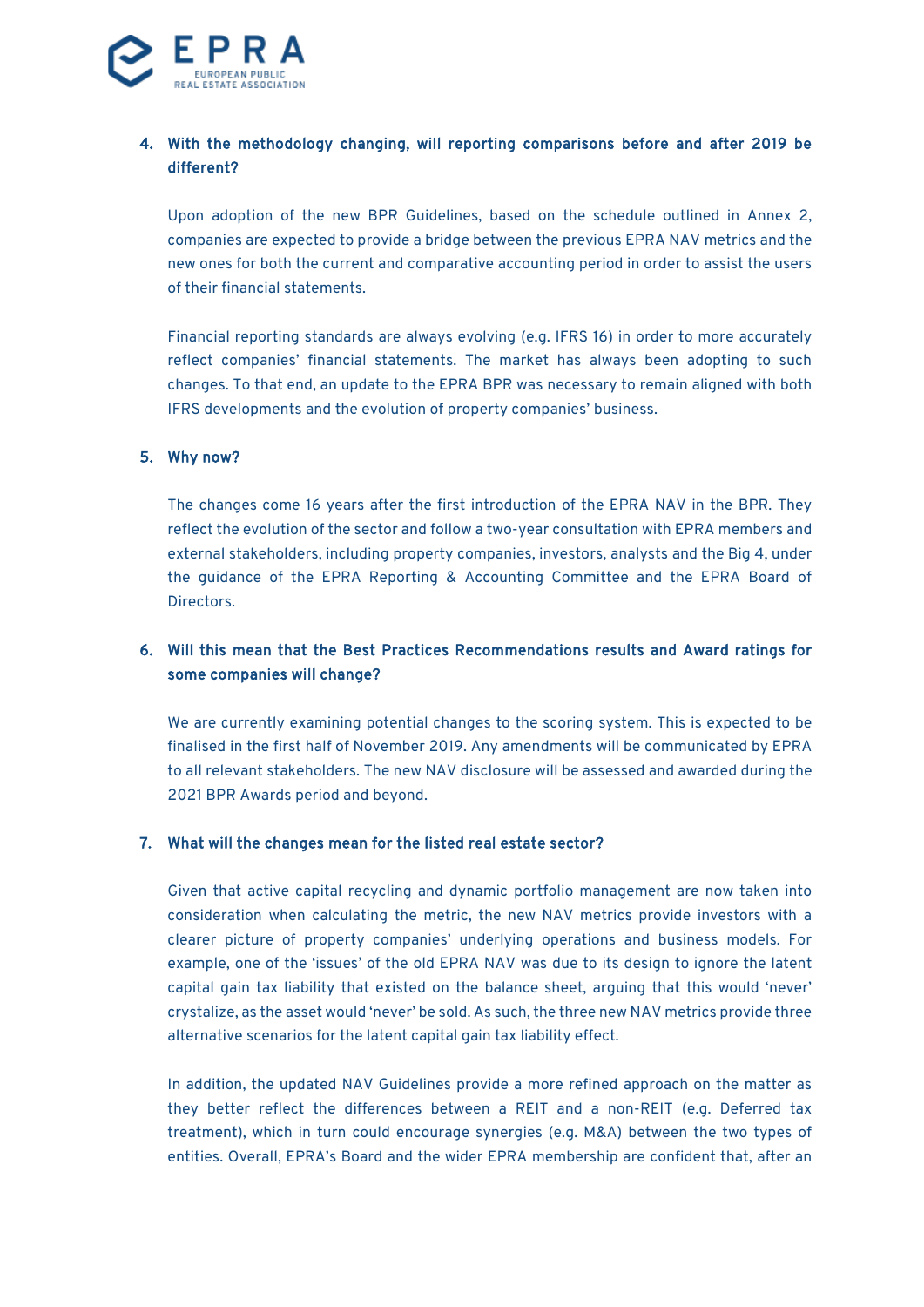

initial period of transitioning to the new Guidelines, the updates will help further improving transparency, comparability and relevance of financial reporting in the industry.

#### 8. Will this change how companies are valued overall in the EPRA NAVs methodology?

The changes to the NAV methodology do not necessarily mean that how companies are valued overall will change. For equity analysis, NAVs, as non-cash flow measures, are only one of the variables taken into consideration when a stock valuation of a Property Company takes place. REITs have different business models, with some focusing more on cash flow (earnings) and others more on capital returns (NAVs). The same reasoning applies for investor sensitivity.

Following feedback received from the investment community during our consultation, the new EPRA NAV metrics include additional adjustments which not only provide more granular and standardised disclosure, but also accommodate analysis of different scenarios. One of the objectives is to provide a range of values to the market as it is up investors to decide which standardised valuation methodology to adopt and which feature is more relevant to their investment process.

#### 9. Does your membership support these changes to the EPRA NAV?

The updates are the result of meticulous debate, within the EPRA Board of Directors as well as between the membership and external stakeholders. The changes are the effect of a consensus between all parties and have been unanimously approved by the EPRA Reporting & Accounting Committee as well as by the EPRA Board of Directors in September 2019.

#### 10. Over what time frame will the changes come into effect?

These recommendations are effective for accounting periods starting on January 1st, 2020 and will be the basis of EPRA's BPR Awards in 2021 and beyond. The schedule in Annex 2 illustrates the effective adoption date for various fiscal year ends. It is worth noting that upon adoption, and to assist the users of their financial statements, companies are expected to provide a bridge between the previous EPRA NAVs metrics and the new ones for both the current and comparative accounting periods.

## 11. How are you going to educate the listed real estate sector into understanding these changes?

EPRA is planning to conduct workshops in key European markets in collaboration with the Big 4 as well as local Real Estate Associations starting in Q1 2020 and continuing until the market fully adopts the new KPIs. EPRA Reporting & Accounting staff will be available to provide adhoc support and clarify any matters throughout the entire transition period to the new BPR Guidelines. Future workshops or training will be communicated by EPRA to stakeholders accordingly. In the meantime, should you have any questions, please contac[t randa@epra.com.](mailto:randa@epra.com)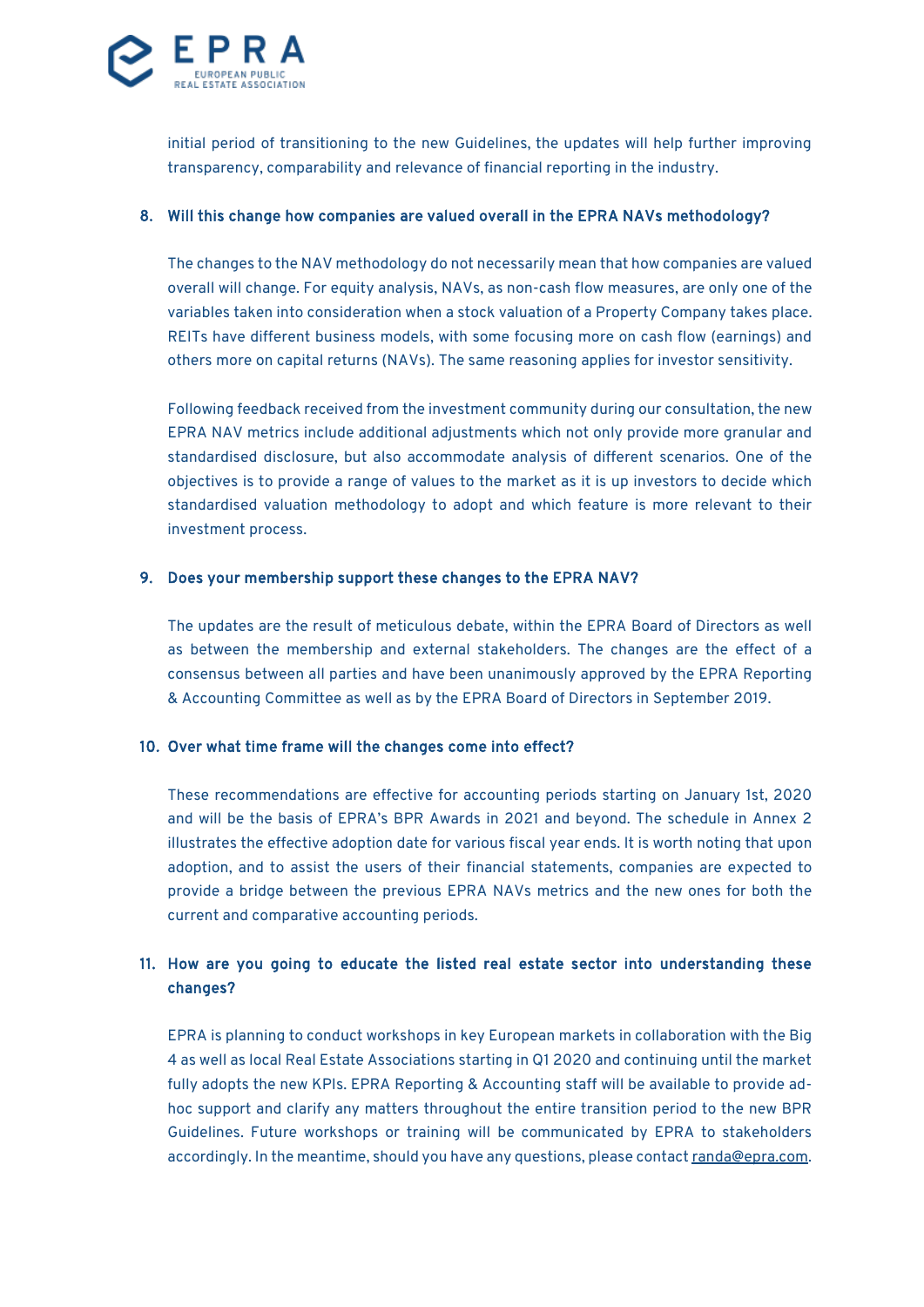

#### 12. What are the benefits of these changes?

#### In summary:

- Three defined and standardised NAV features for investors to choose based on their criteria;
- Better reflection of property companies' business model evolution and underlying operations;
- More up-to-date with IFRS developments;
- Objective consensus driven view from industry stakeholders.

For more details please refer to Questions 3, 7 and 8.

#### 13. Why is it important for more transparent best practice reporting?

The EPRA Best Practices Recommendations are a cornerstone framework for the listed real estate industry, and as the sector is expanding, we are ensuring that the main indicators evolve with it. Today's changes to the NAV have increased the focus on the quality of reporting and will bring further benefits to the overall transparency of the sector.

Transparency builds trust and trust is the cornerstone and the driving force not only for the financial markets but for any business. As the voice of the industry, our primary purpose is to increase the sector's trustworthiness.

#### 14. How will you be communicating these changes to stakeholders?

EPRA has formulated a robust communication plan both for its members as well for as any stakeholders concerned, in order to raise awareness on the matter. Some examples include, sponsored messages in specialised media, mass mailouts to members, webinars co-hosted with third parties as well as inclusion of the updates within analysts' newsletters.

Upon the launch of the new EPRA NAV metrics, we will be issuing a press release to all relevant external media outlets and stakeholders, EPRA membership and interested parties, providing an overview of the changes, the thorough consultation process that took place and timeline for the adoption of the new metrics. We have a dedicated communications team, who are supported by Fleishman Hillard Fishburn. They will be handling any media enquiries but also supporting with briefings to the external real estate community.

## 15. Will the changes make reporting more onerous for corporates? Will it be more onerous for analysts, particularly if they must change their financial models?

We do not think that this will be the case. In addition, EPRA has put a robust education plan in place, including workshops in key European markets with the Big 4 and local associations, (FSIF, ZIA, BE-REIT, ASIPA), as well as regular webinars in partnership with service providers and ad-hoc one-on-one meetings.

For more information please see Question 4.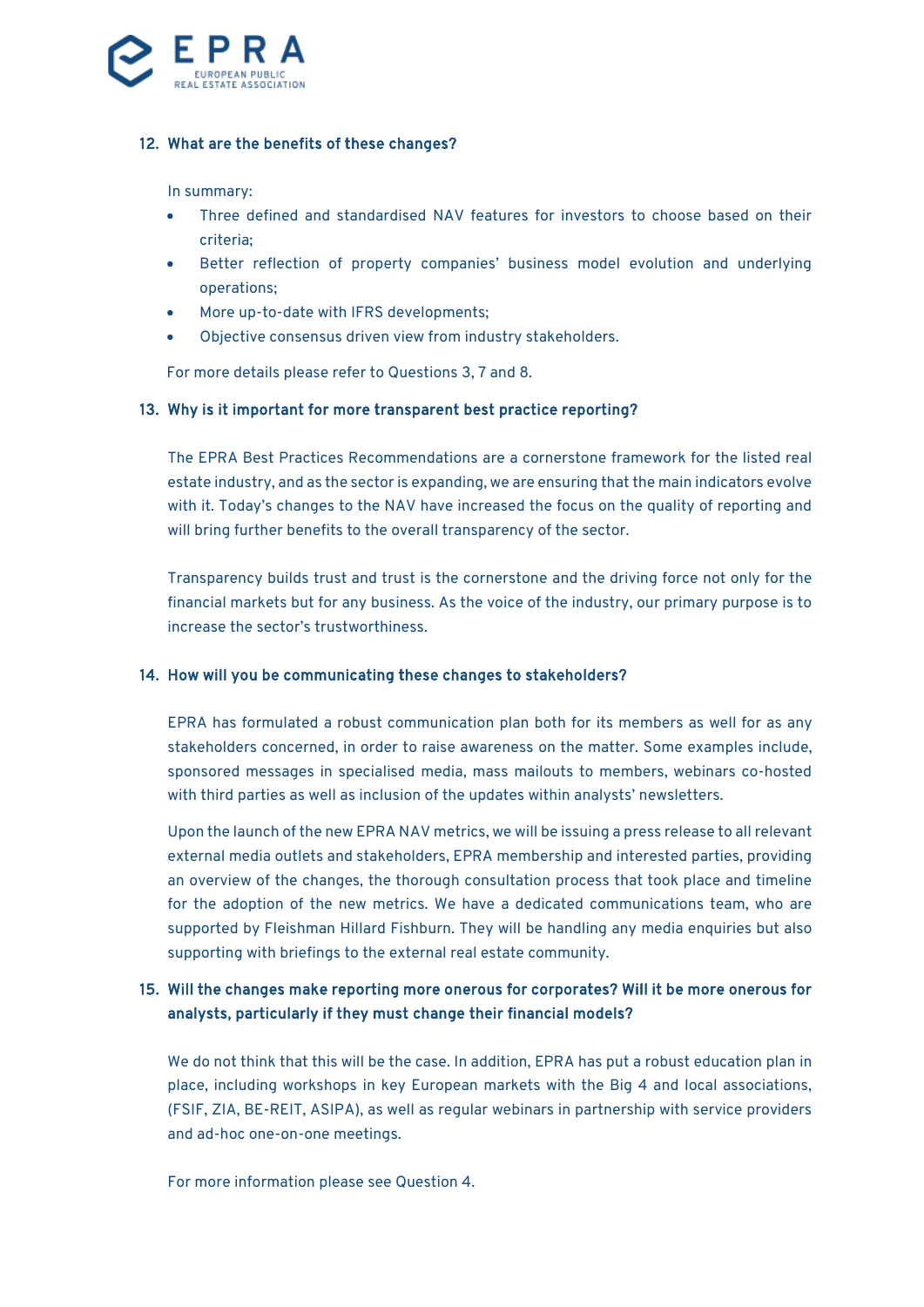

## Annex

# 1. Comparison between previous and new set of NAV metrics.

| <b>Current form EPRA NAV/NNNAV</b>                                                                       | <b>EPRA NAV metrics - Comparison</b>                                                                                                                                                                                                                                                                                                      |                                                                    |                | <b>New NAV Metrics</b>                                                                       |                           |  |
|----------------------------------------------------------------------------------------------------------|-------------------------------------------------------------------------------------------------------------------------------------------------------------------------------------------------------------------------------------------------------------------------------------------------------------------------------------------|--------------------------------------------------------------------|----------------|----------------------------------------------------------------------------------------------|---------------------------|--|
|                                                                                                          |                                                                                                                                                                                                                                                                                                                                           |                                                                    | <b>NEW</b>     | <b>NEW</b>                                                                                   | <b>NEW</b>                |  |
| <b>EPRA Net Asset Value</b>                                                                              |                                                                                                                                                                                                                                                                                                                                           | Common starting point for ALL 3 NAVs                               | <b>EPRANRV</b> | <b>EPRANTA</b>                                                                               | <b>EPRANDV</b>            |  |
| NAV per the financial statements                                                                         | <b>XXX</b>                                                                                                                                                                                                                                                                                                                                | <b>IFRS Equity attributable to shareholders</b>                    |                |                                                                                              |                           |  |
| Effect of exercise of options, convertibles and other equity interests (diluted basis) <sup>1</sup>      | x                                                                                                                                                                                                                                                                                                                                         | Include / Exclude*:                                                | XXX            | <b>XXX</b>                                                                                   | <b>XXX</b>                |  |
| Diluted NAV, after the exercise of options, convertibles and other equity interests                      |                                                                                                                                                                                                                                                                                                                                           | i) Hybrid instruments                                              |                |                                                                                              |                           |  |
| Include*:                                                                                                |                                                                                                                                                                                                                                                                                                                                           | <b>Diluted NAV</b>                                                 |                |                                                                                              |                           |  |
| Revaluation of investment properties (if IAS 40 cost option is used)<br>(i.a)                            | $\mathbf{x}$                                                                                                                                                                                                                                                                                                                              | Include*:                                                          | <b>XXX</b>     | <b>XXX</b>                                                                                   | <b>XXX</b>                |  |
| $(i.b)$ Revaluation of investment property under construction $(IPUC)^2$ (if IAS 40 cost option is used) | x                                                                                                                                                                                                                                                                                                                                         | (ii.a) Revaluation of IP (if IAS 40 cost option is used)           |                |                                                                                              |                           |  |
| (i.c)<br><b>Revaluation of other non-current investments</b>                                             |                                                                                                                                                                                                                                                                                                                                           |                                                                    |                |                                                                                              |                           |  |
| Revaluation of tenant leases held as finance leases <sup>3</sup><br>(ii)                                 | x                                                                                                                                                                                                                                                                                                                                         | ii.b) Revaluation of IPUC (if IAS 40 cost option is used)          |                |                                                                                              |                           |  |
| Revaluation of trading properties <sup>4</sup><br>(iii)                                                  | x                                                                                                                                                                                                                                                                                                                                         | ii.c) Revaluation of other non-current investments                 |                |                                                                                              |                           |  |
| Exclude <sup>*</sup> :                                                                                   |                                                                                                                                                                                                                                                                                                                                           | iii) Revaluation of tenant leases held as finance leases           | $\mathbf{x}$   |                                                                                              |                           |  |
| Fair value of financial instruments <sup>5</sup><br>(iv)                                                 |                                                                                                                                                                                                                                                                                                                                           | iv) Revaluation of trading properties                              |                |                                                                                              |                           |  |
| (v.a) Deferred tax                                                                                       | x                                                                                                                                                                                                                                                                                                                                         | <b>Diluted NAV at Fair Value</b>                                   | <b>XXX</b>     | <b>XXX</b>                                                                                   | <b>XXX</b>                |  |
| (V.b) Goodwill as a result of deferred tax                                                               | $\mathbf{x}$                                                                                                                                                                                                                                                                                                                              | Exclude*:                                                          |                |                                                                                              |                           |  |
| <b>EPRA NAV</b>                                                                                          | <b>XXX</b>                                                                                                                                                                                                                                                                                                                                | 2<br>v) Deferred tax in relation to fair value gains of IP         |                |                                                                                              |                           |  |
| Fully diluted number of shares                                                                           | $\mathbf{x}$                                                                                                                                                                                                                                                                                                                              | vi) Fair value of financial instruments                            | $\mathsf{x}$   | $\boldsymbol{\mathsf{x}}$                                                                    |                           |  |
| <b>EPRA NAV per share</b>                                                                                | <b>XXX</b>                                                                                                                                                                                                                                                                                                                                | vii) Goodwill as a result of deferred tax                          |                |                                                                                              |                           |  |
| <b>EPRA Triple Net Asset Value (NNNAV)</b>                                                               |                                                                                                                                                                                                                                                                                                                                           | viii.a) Goodwill as per the IFRS balance sheet<br>$\left(3\right)$ |                |                                                                                              |                           |  |
| <b>EPRA NAV</b>                                                                                          |                                                                                                                                                                                                                                                                                                                                           | viii.b) Intangibles as per the IFRS balance sheet                  |                |                                                                                              |                           |  |
| Include:                                                                                                 |                                                                                                                                                                                                                                                                                                                                           | Include*:                                                          |                |                                                                                              |                           |  |
| Fair value of financial instruments                                                                      | ₩                                                                                                                                                                                                                                                                                                                                         | viii) Fair value of fixed interest rate debt                       |                |                                                                                              | $\boldsymbol{\mathsf{x}}$ |  |
| Fair value of debt $1$<br>(ii)                                                                           | (x)                                                                                                                                                                                                                                                                                                                                       | $\overline{4}$<br>ix) Revaluation of intangibles to fair value     |                |                                                                                              |                           |  |
| Deferred tax <sup>2</sup><br>(iii)                                                                       | (x)                                                                                                                                                                                                                                                                                                                                       | (x) Real estate transfer tax<br>(5                                 |                |                                                                                              |                           |  |
| <b>EPRA NNNAV</b>                                                                                        | <b>XXX</b>                                                                                                                                                                                                                                                                                                                                | <b>NAV</b>                                                         | <b>XXX</b>     | <b>XXX</b>                                                                                   | <b>YYY</b>                |  |
| Fully diluted number of shares                                                                           | $\mathbf{x}$                                                                                                                                                                                                                                                                                                                              | Fully diluted number of shares                                     |                |                                                                                              |                           |  |
| <b>EPRA NNNAV per share</b>                                                                              | <b>XXX</b>                                                                                                                                                                                                                                                                                                                                | NAV per share                                                      | <b>XXX</b>     | <b>XXX</b>                                                                                   | <b>XXX</b>                |  |
| Colour key & Main changes<br>Remains the same                                                            | Exclusion of hybrids that do not add to the share capital attributable to<br>Exclusion of Goodwill and other Intangibles as per the<br>$\left 3\right\rangle$<br>owners of the parent. Applicable to all three NAVs<br><b>IFRS</b> balance sheet                                                                                          |                                                                    |                |                                                                                              |                           |  |
|                                                                                                          | $\left( 4\right)$<br>EPRA Net Reinstatement Value: All DT (IFRS value) is added back                                                                                                                                                                                                                                                      |                                                                    |                | Inclusion of the fair value of the intangibles, based on an<br>external valuation (optional) |                           |  |
| Revised<br>$\left( 2\right)$<br>New                                                                      | EPRA Net Tangible Assets: Rules-based approach with three options for<br>EPRA NRV: Use the value from the Valuation Certificate<br>adding back a certain percentage of DT<br>5<br>EPRA Net Tangibles Assets: Recommendation to use<br>EPRA Net Disposal Value: No DT is added back<br>IFRS Values or use the optimized net property value |                                                                    |                |                                                                                              |                           |  |
|                                                                                                          |                                                                                                                                                                                                                                                                                                                                           |                                                                    |                |                                                                                              |                           |  |